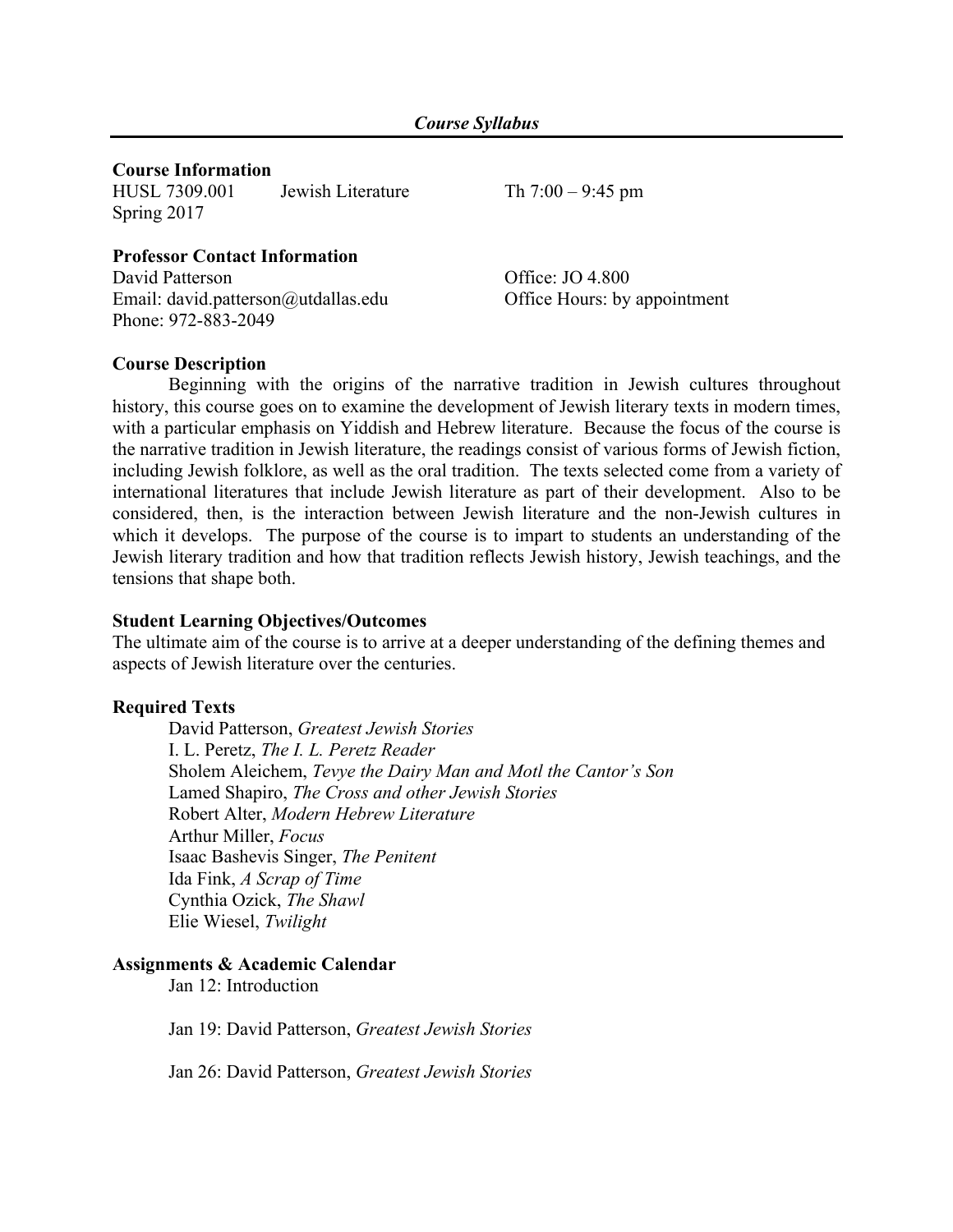Feb 2: I. L. Peretz, *The I. L. Peretz Reader*, pp. xiii – 138

Feb 9: I. L. Peretz, *The I. L. Peretz Reader*, pp. 138 – 262

Feb 16: Sholem Aleichem, *Tevye the Dairy Man and Motl the Cantor's Son* **[Just Tevye]**

Feb 23: Lamed Shapiro, *The Cross and other Jewish Stories*

Mar 2: Robert Alter, *Modern Hebrew Literature*

Mar 9: Robert Alter, *Modern Hebrew Literature*

Mar 23: Arthur Miller, *Focus* **[Proposal due]**

Mar 30: Isaac Bashevis Singer, *The Penitent*

Apr 6: Ida Fink, *A Scrap of Time*

Apr 13: Cynthia Ozick, *The Shawl*

Apr 20: Elie Wiesel, *Twilight*

Apr 27: Elie Wiesel, *Twilight* **[Paper due]**

## **Grading Policy**

.

With the approval of the instructor, students may write on any topic pertaining to Jewish literature and the questions addressed in the class. Students will be evaluated on the basis of (1) a 5 to 7-page proposal for an analytical term paper of at least 6000 words, (2) the analytical paper itself, and (3) class participation. The paper will account for 80% of the grade, the proposal 10%, and class participation 10%.

#### **Course & Instructor Policies**

No work will be accepted late except under extenuating circumstances. Students are responsible for all information and all instructions given in class. Students are also responsible for all information sent to their UTD email accounts.

#### **Technical Support**

If you experience any problems with your UTD account you may send an email to: assist@utdallas.edu or call the UTD Computer Helpdesk at 972-883-2911.

#### **Student Conduct & Discipline**

The University of Texas System and The University of Texas at Dallas have rules and regulations for the orderly and efficient conduct of their business. It is the responsibility of each student and each student organization to be knowledgeable about the rules and regulations which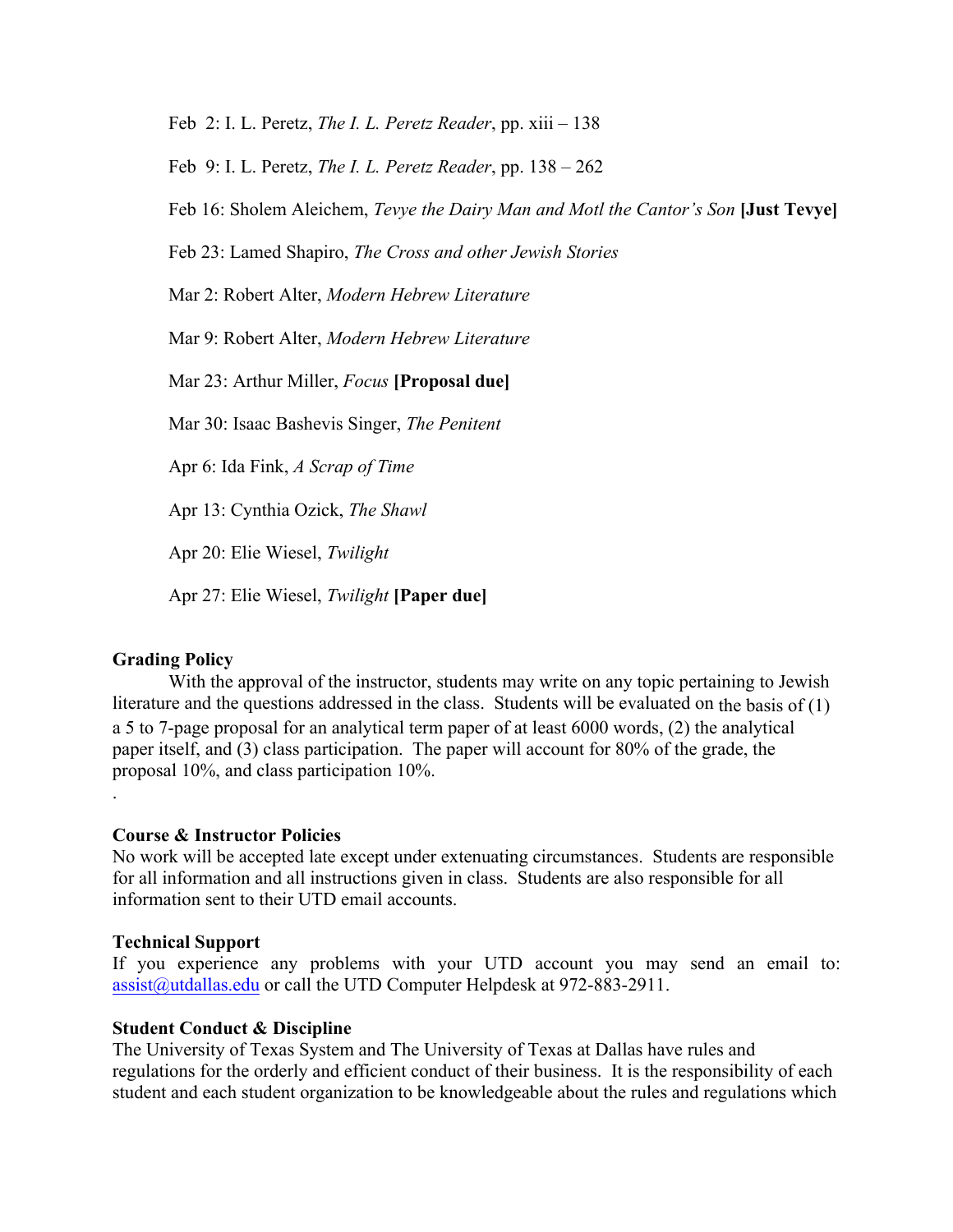govern student conduct and activities. General information on student conduct and discipline is contained in the UTD printed publication, *A to Z Guide*, which is provided to all registered students each academic year.

The University of Texas at Dallas administers student discipline within the procedures of recognized and established due process. Procedures are defined and described in the *Rules and Regulations, Series 50000, Board of Regents, The University of Texas System,* and in Title V, Rules on Student Services and Activities of the university's *Handbook of Operating Procedures*. Copies of these rules and regulations are available to students in the Office of the Dean of Students, where staff members are available to assist students in interpreting the rules and regulations (SU 1.602, 972/883-6391) and online at http://www.utdallas.edu/judicialaffairs/UTDJudicialAffairs-HOPV.html

A student at the university neither loses the rights nor escapes the responsibilities of citizenship. He or she is expected to obey federal, state, and local laws as well as the Regents' Rules, university regulations, and administrative rules. Students are subject to discipline for violating the standards of conduct whether such conduct takes place on or off campus, or whether civil or criminal penalties are also imposed for such conduct.

## **Academic Integrity**

The faculty expects from its students a high level of responsibility and academic honesty. Because the value of an academic degree depends upon the absolute integrity of the work done by the student for that degree, it is imperative that a student demonstrate a high standard of individual honor in his or her scholastic work.

Scholastic Dishonesty, any student who commits an act of scholastic dishonesty is subject to discipline. Scholastic dishonesty includes but is not limited to cheating, plagiarism, collusion, the submission for credit of any work or materials that are attributable in whole or in part to another person, taking an examination for another person, any act designed to give unfair advantage to a student or the attempt to commit such acts.

Plagiarism, especially from the web, from portions of papers for other classes, and from any other source is unacceptable and will be dealt with under the university's policy on plagiarism (see general catalog for details). This course will use the resources of turnitin.com, which searches the web for possible plagiarism and is over 90% effective.

## **Withdrawal from Class**

The administration of this institution has set deadlines for withdrawal of any college-level courses. These dates and times are published in that semester's course catalog. Administration procedures must be followed. It is the student's responsibility to handle withdrawal requirements from any class. In other words, I cannot drop or withdraw any student. You must do the proper paperwork to ensure that you will not receive a final grade of "F" in a course if you choose not to attend the class once you are enrolled.

## **Student Grievance Procedures**